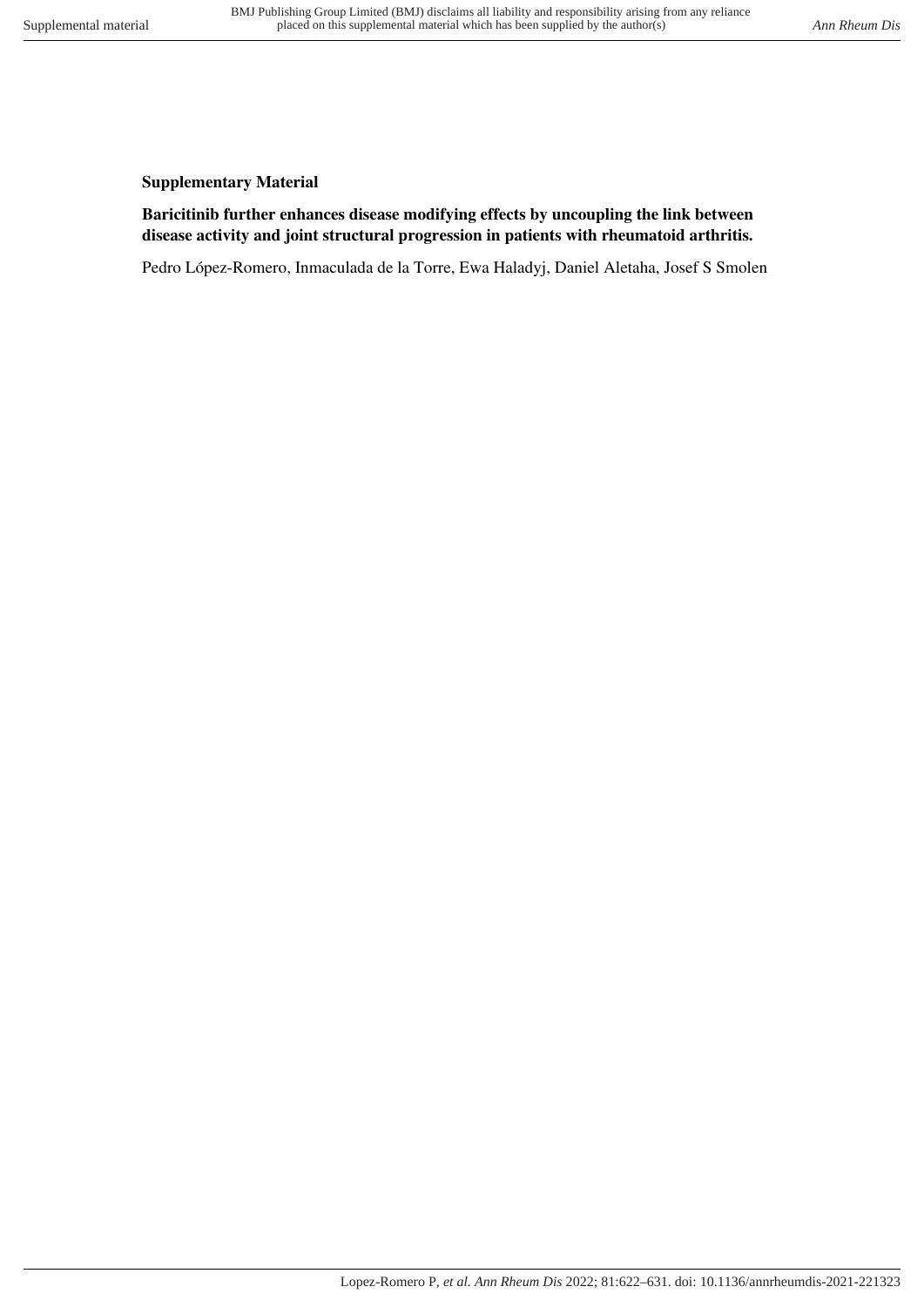Supplemental Table 1A and B. CDAI change from baseline in patients with averaged CDAI >10 in RA-BEAM (MTX-IR patients with established RA) and RA-BEGIN (csDMARD naïve patients with early RA).

| <b>RA-BEAM</b>                            |                |             |             |              |
|-------------------------------------------|----------------|-------------|-------------|--------------|
|                                           |                | <b>PBO</b>  | Bari 4 mg   | <b>ADA</b>   |
| Average CDAI>10 up to week 24             |                |             |             |              |
| $N(\%)$                                   |                | 257 (39.1%) | 236 (35.9%) | 164 (25.0%)  |
| Change from baseline in CDAI <sup>a</sup> |                | $-17.26$    | $-22.78$    | $-22.30$     |
| Difference vs. PBO                        |                |             | $-5.52$     | $-5.03$      |
| P-value vs. PBO                           |                |             | < 0.001     | $\leq 0.001$ |
|                                           |                |             |             |              |
| Change from                               | CDAI > 10      | 0.84        | 0.34        | 0.28         |
| baseline in mTSS <sup>b</sup>             | $CDAI \leq 10$ | 0.31        | 0.24        | 0.15         |
| Within group p-value                      |                | 0.02        | 0.6         | 0.5          |

<sup>a</sup>Observed values. <sup>b</sup>Adjusted values. ADA=adalimumab; bari=baricitinib; CDAI=clinical disease activity index; IR=inadequate response; mTSS=modified Total Sharp Score; PBO=PBO; RA=rheumatoid arthritis.

|                                           |                | <b>RA-BEGIN</b> |            |               |
|-------------------------------------------|----------------|-----------------|------------|---------------|
|                                           |                | <b>MTX</b>      | Bari 4 mg  | Bari $4$ mg + |
|                                           |                |                 |            | <b>MTX</b>    |
| Average CDAI>10 up to week 52             |                |                 |            |               |
| $N(\%)$                                   |                | 81 (41.3%)      | 53 (27.0%) | 62 $(31.6\%)$ |
| Change from baseline in CDAI <sup>a</sup> |                | $-24.77$        | $-26.41$   | $-27.04$      |
| Difference vs. MTX                        |                |                 | $-1.65$    | $-2.27$       |
| P-value vs. MTX                           |                |                 | 0.196      | 0.062         |
|                                           |                |                 |            |               |
| Change from                               | CDAI > 10      | 1.69            | 1.05       | 0.50          |
| baseline in mTSS <sup>b</sup>             | $CDAI \leq 10$ | 0.43            | 0.39       | 0.28          |
| Within group p-value                      |                | < 0.001         | 0.07       | 0.5           |

<sup>a</sup>Observed values. <sup>b</sup>Adjusted values. bari=baricitinib; CDAI=clinical disease activity index; csDMARD=conventional synthetic disease modifying antirheumatic drugs; mTSS=modified Total Sharp Score; MTX=methotrexate; RA=rheumatoid arthritis.